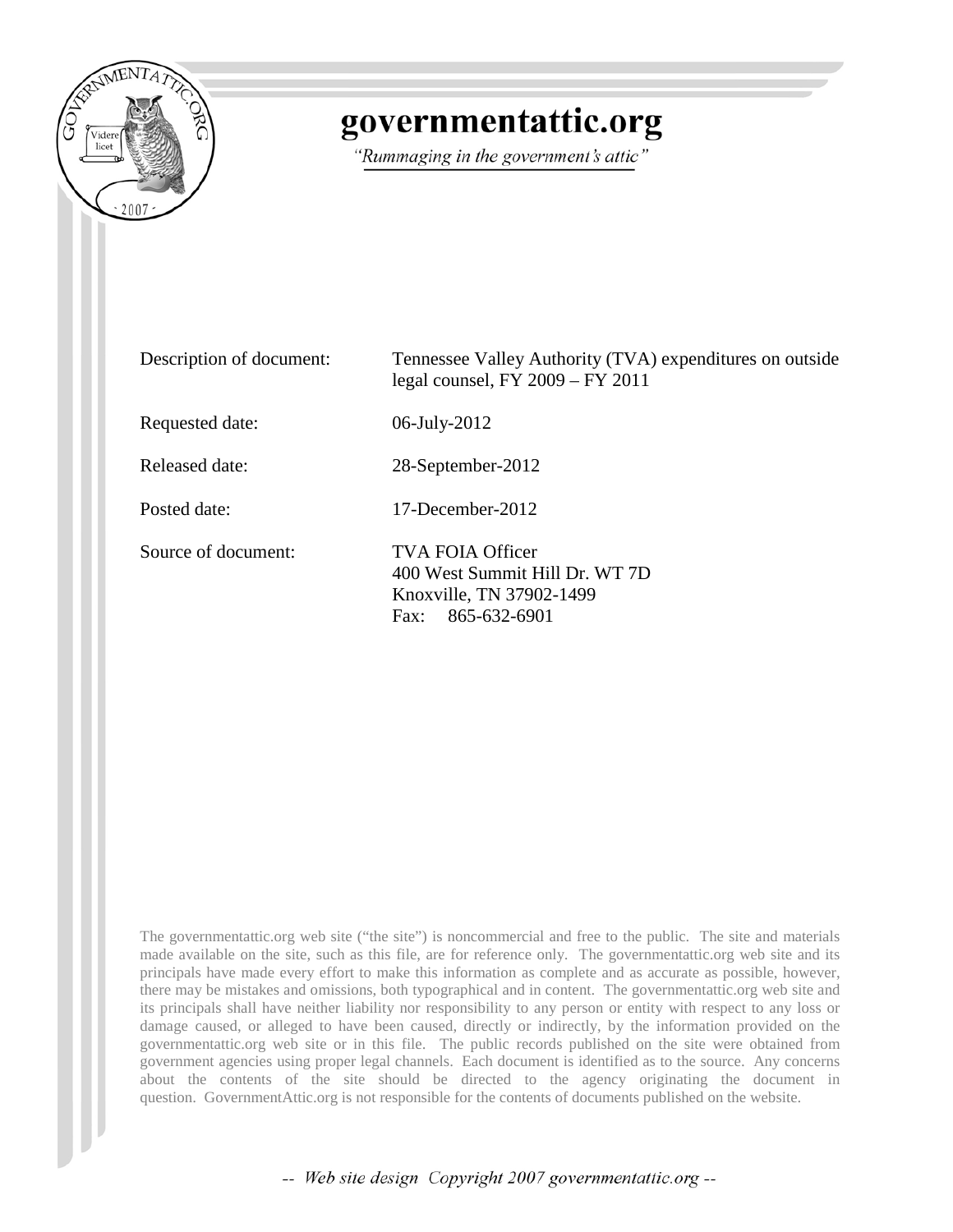

Tennessee Valley Authority, 400 West Summit Hill Drive, Knoxville, Tennessee 37902-1401

September 28, 2012

This responds to your request for information under the Freedom of Information Act (FOIA) 5 U.S.C. § 552 (2006 & Supp. Ill 2009) dated July 6, 2012. You requested records that identify the overall amount spent by TVA on outside legal counsel.

Enclosed is a document with the information you requested for fiscal years 2009 through 2011.

If you have questions about your request, you may contact me at 632-6945 or by email to foia@tva.gov.

sincerely.<br>Denise Snith

Denise Smith TVA FOIA Officer

**Enclosure**